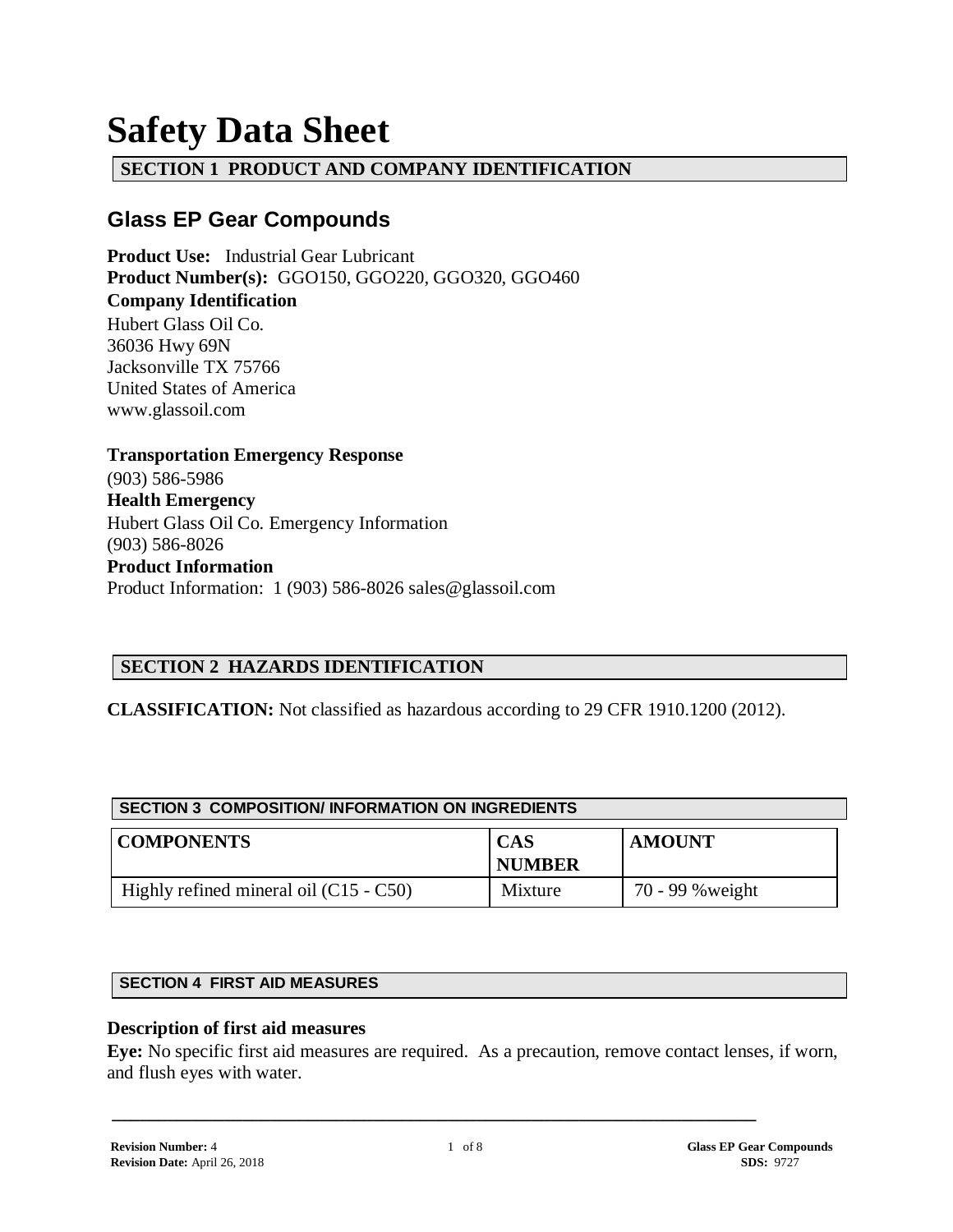**Skin:** No specific first aid measures are required. As a precaution, remove clothing and shoes if contaminated. To remove the material from skin, use soap and water. Discard contaminated clothing and shoes or thoroughly clean before reuse.

**Ingestion:** No specific first aid measures are required. Do not induce vomiting. As a precaution, get medical advice.

**Inhalation:** No specific first aid measures are required. If exposed to excessive levels of material in the air, move the exposed person to fresh air. Get medical attention if coughing or respiratory discomfort occurs.

### **Most important symptoms and effects, both acute and delayed IMMEDIATE SYMPTOMS AND HEALTH EFFECTS**

**Eye:** Not expected to cause prolonged or significant eye irritation.

**Skin:** Contact with the skin is not expected to cause prolonged or significant irritation. Contact with the skin is not expected to cause an allergic skin response. Not expected to be harmful to internal organs if absorbed through the skin.

**Ingestion:** Not expected to be harmful if swallowed.

**Inhalation:** Not expected to be harmful if inhaled. Contains a petroleum-based mineral oil. May cause respiratory irritation or other pulmonary effects following prolonged or repeated inhalation of oil mist at airborne levels above the recommended mineral oil mist exposure limit. Symptoms of respiratory irritation may include coughing and difficulty breathing.

## **DELAYED OR OTHER SYMPTOMS AND HEALTH EFFECTS:** Not classified.

## **Indication of any immediate medical attention and special treatment**

**needed** Not applicable.

#### **SECTION 5 FIRE FIGHTING MEASURES**

**EXTINGUISHING MEDIA:** Use water fog, foam, dry chemical or carbon dioxide (CO2) to extinguish flames.

## **PROTECTION OF FIRE FIGHTERS:**

**Fire Fighting Instructions:** This material will burn although it is not easily ignited. See Section 7 for proper handling and storage. For fires involving this material, do not enter any enclosed or confined fire space without proper protective equipment, including self-contained breathing apparatus.

**Combustion Products:** Highly dependent on combustion conditions. A complex mixture of airborne solids, liquids, and gases including carbon monoxide, carbon dioxide, and unidentified organic compounds will be evolved when this material undergoes combustion. Combustion may form of oxides of: Aldehydes, Alkyl Mercaptans, Hydrogen Sulfide, Nitrogen, Phosphorus, Sulfur.

#### **SECTION 6 ACCIDENTAL RELEASE MEASURES**

**Protective Measures:** Eliminate all sources of ignition in vicinity of spilled material.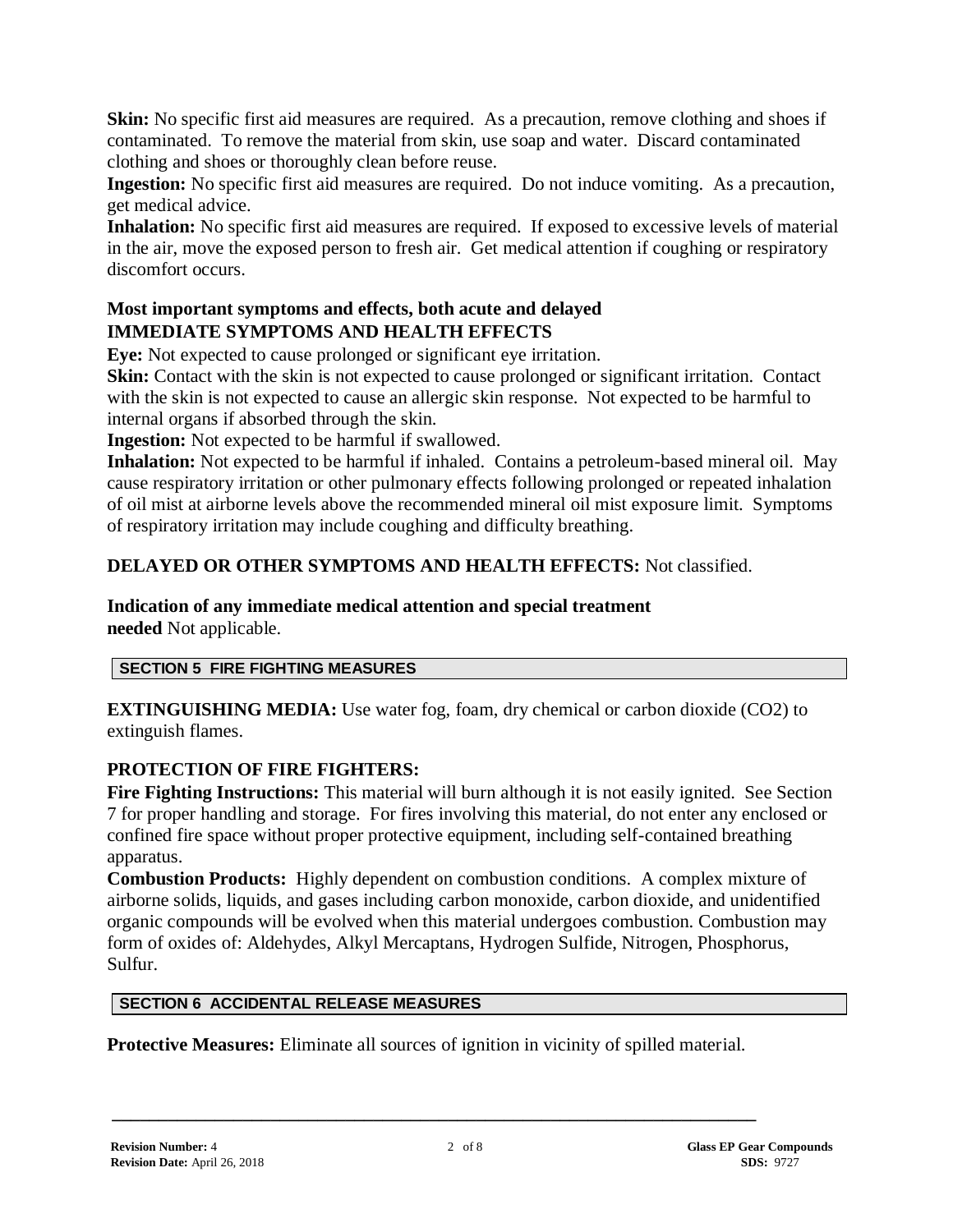**Spill Management:** Stop the source of the release if you can do it without risk. Contain release to prevent further contamination of soil, surface water or groundwater. Clean up spill as soon as possible, observing precautions in Exposure Controls/Personal Protection. Use appropriate techniques such as applying non-combustible absorbent materials or pumping. Where feasible and appropriate, remove contaminated soil. Place contaminated materials in disposable containers and dispose of in a manner consistent with applicable regulations.

**Reporting:** Report spills to local authorities as appropriate or required.

#### **SECTION 7 HANDLING AND STORAGE**

**Precautionary Measures:** Do not get in eyes, on skin, or on clothing. Keep out of the reach of children.

Wash thoroughly after handling.

**General Handling Information:** Avoid contaminating soil or releasing this material into sewage and drainage systems and bodies of water.

**Static Hazard:** Electrostatic charge may accumulate and create a hazardous condition when handling this material. To minimize this hazard, bonding and grounding may be necessary but may not, by themselves, be sufficient. Review all operations which have the potential of generating and accumulating an electrostatic charge and/or a flammable atmosphere (including tank and container filling, splash filling, tank cleaning, sampling, gauging, switch loading, filtering, mixing, agitation, and vacuum truck operations) and use appropriate mitigating procedures.

**Container Warnings:** Container is not designed to contain pressure. Do not use pressure to empty container or it may rupture with explosive force. Empty containers retain product residue (solid, liquid, and/or vapor) and can be dangerous. Do not pressurize, cut, weld, braze, solder, drill, grind, or expose such containers to heat, flame, sparks, static electricity, or other sources of ignition. They may explode and cause injury or death. Empty containers should be completely drained, properly closed, and promptly returned to a drum reconditioner or disposed of properly.

#### **SECTION 8 EXPOSURE CONTROLS/PERSONAL PROTECTION**

#### **GENERAL CONSIDERATIONS:**

Consider the potential hazards of this material (see Section 3), applicable exposure limits, job activities, and other substances in the work place when designing engineering controls and selecting personal protective equipment. If engineering controls or work practices are not adequate to prevent exposure to harmful levels of this material, the personal protective equipment listed below is recommended. The user should read and understand all instructions and limitations supplied with the equipment since protection is usually provided for a limited time or under certain circumstances.

## **ENGINEERING CONTROLS:**

Use in a well-ventilated area.

## **PERSONAL PROTECTIVE EQUIPMENT**

**Eye/Face Protection:** No special eye protection is normally required. Where splashing is possible, wear safety glasses with side shields as a good safety practice.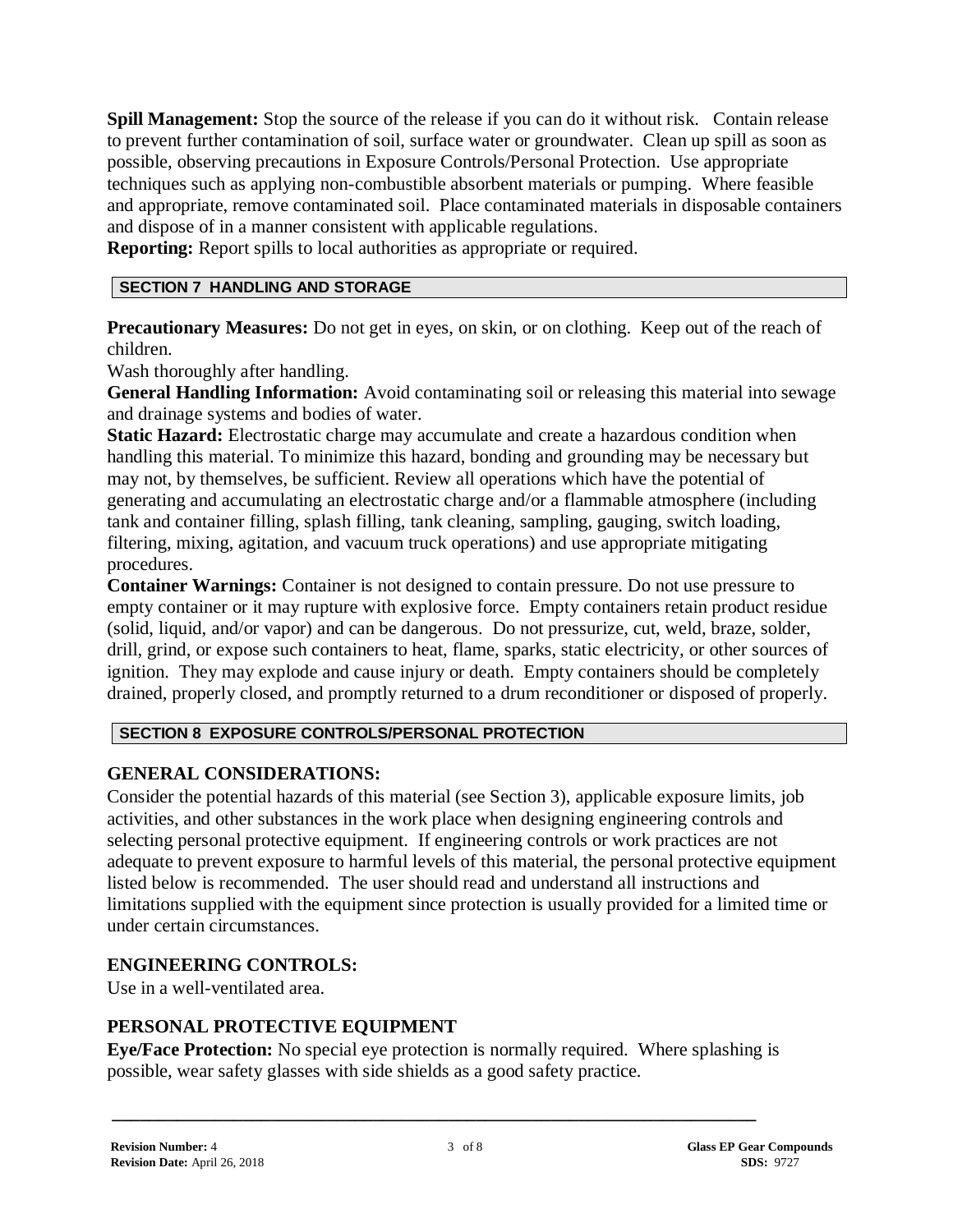**Skin Protection:** No special protective clothing is normally required. Where splashing is possible, select protective clothing depending on operations conducted, physical requirements and other substances in the workplace. Suggested materials for protective gloves include: 4H (PE/EVAL), Nitrile Rubber, Silver Shield, Viton.

**Respiratory Protection:** No respiratory protection is normally required.

If user operations generate an oil mist, determine if airborne concentrations are below the occupational exposure limit for mineral oil mist. If not, wear an approved respirator that provides adequate protection from the measured concentrations of this material. For air-purifying respirators use a particulate cartridge. Use a positive pressure air-supplying respirator in circumstances where air-purifying respirators may not provide adequate protection.

## **Occupational Exposure Limits:**

| <b>Component</b>                       | Agency       | <b>TWA</b>       | <b>STEL</b>       | <b>Ceiling</b> | <b>Notation</b> |
|----------------------------------------|--------------|------------------|-------------------|----------------|-----------------|
| Highly refined mineral oil $(C15 C50)$ | <b>ACGIH</b> | $5 \text{ mg/m}$ | $10 \text{ mg/m}$ | --             | $ -$            |
| Highly refined mineral oil $(C15 C50)$ | OSHA Z-1     | $5 \text{ mg/m}$ | $- -$             | $- -$          | $ -$            |

Consult local authorities for appropriate values.

#### **SECTION 9 PHYSICAL AND CHEMICAL PROPERTIES**

## **Attention: the data below are typical values and do not constitute a specification.**

**Color:** Brown **Physical State:** Liquid **Odor:** Petroleum odor **Odor Threshold:** No data available **pH:** Not Applicable **Vapor Pressure:**  $\langle 0.01 \text{ mmHg}$  (Estimated) @ 37.8 °C (100 °F) **Vapor Density (Air = 1):**  $>1$  (Estimated) **Initial Boiling Point:** No data available **Solubility:** Soluble in hydrocarbons; insoluble in water **Freezing Point:** Not Applicable **Melting Point:** No data available **Density:**  $0.87 \text{ kg}/1 - 0.92 \text{ kg}/1 \text{ @ } 15^{\circ}\text{C}$  (59°F) (Typical) **Viscosity:**  $175 \text{mm} 2/\text{s} - 1650 \text{mm} 2/\text{s} \ @ \ 40^{\circ}\text{C} (104^{\circ}\text{F})$ **Evaporation Rate:** No data available **Decomposition temperature:** No Data Available **Octanol/Water Partition Coefficient:** No data available

#### **FLAMMABLE PROPERTIES:**

**Flammability (solid, gas):** No Data Available **Flashpoint:** (Cleveland Open Cup) 215°C (419 °F) Minimum **Autoignition:** No data available **Flammability (Explosive) Limits (% by volume in air):** Lower: Not Applicable Upper: Not Applicable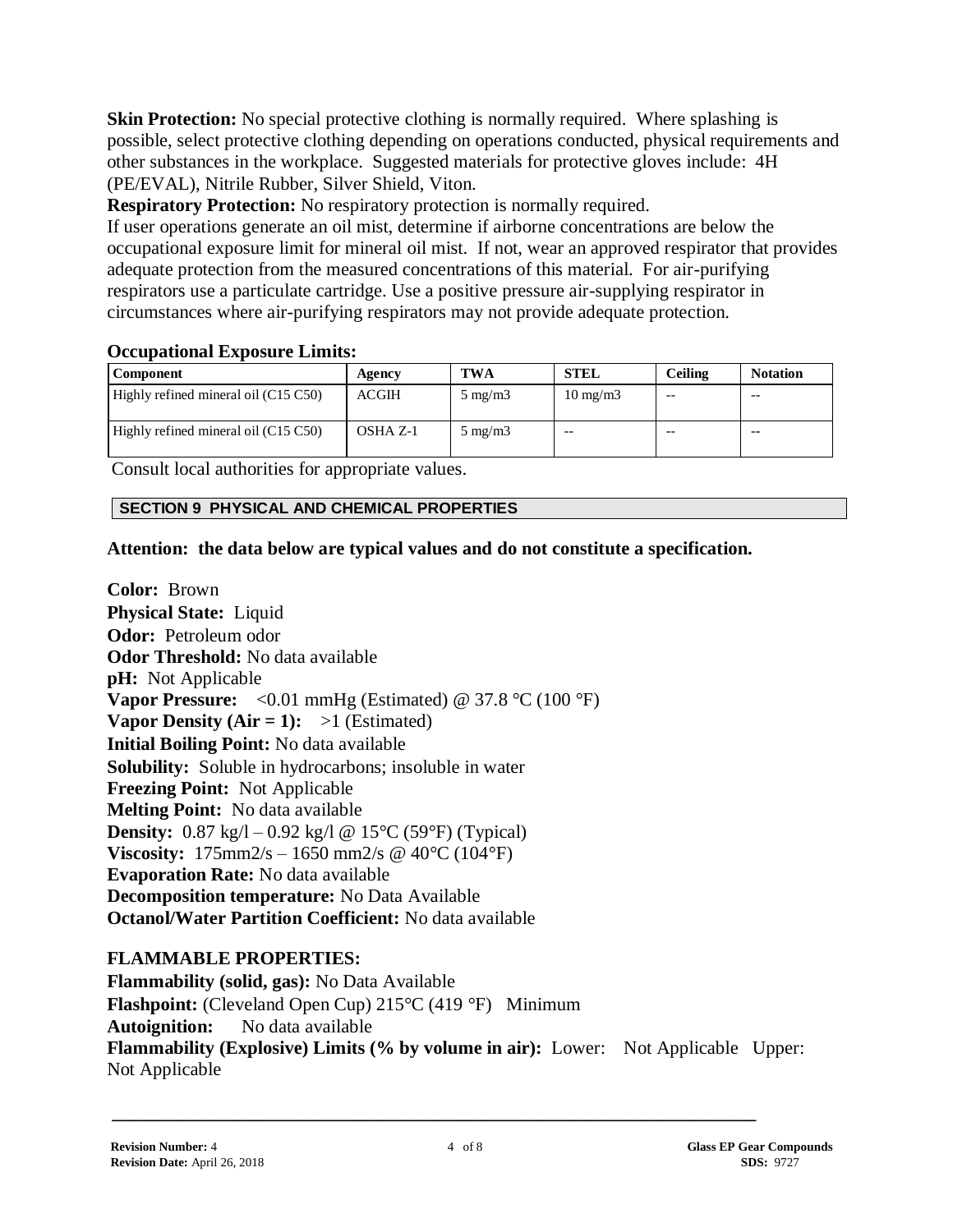#### **SECTION 10 STABILITY AND REACTIVITY**

**Reactivity:** May react with strong acids or strong oxidizing agents, such as chlorates, nitrates, peroxides, etc.

**Chemical Stability:** This material is considered stable under normal ambient and anticipated storage and handling conditions of temperature and pressure.

**Incompatibility With Other Materials:** Not applicable

**Hazardous Decomposition Products:** None known (None expected) **Hazardous Polymerization:** Hazardous polymerization will not occur.

#### **SECTION 11 TOXICOLOGICAL INFORMATION**

#### **Information on toxicological effects**

**Serious Eye Damage/Irritation:** The eye irritation hazard is based on evaluation of data for product components.

**Skin Corrosion/Irritation:** The skin irritation hazard is based on evaluation of data for product components.

**Skin Sensitization:** The skin sensitization hazard is based on evaluation of data for product components.

**Acute Dermal Toxicity:** The acute dermal toxicity hazard is based on evaluation of data for product components.

**Acute Oral Toxicity:** The acute oral toxicity hazard is based on evaluation of data for product components.

**Acute Inhalation Toxicity:** The acute inhalation toxicity hazard is based on evaluation of data for product components.

**Acute Toxicity Estimate:** Not Determined

Germ Cell Mutagenicity: The hazard evaluation is based on data for components or a similar material.

**Carcinogenicity:** The hazard evaluation is based on data for components or a similar material. **Reproductive Toxicity:** The hazard evaluation is based on data for components or a similar material.

**Specific Target Organ Toxicity - Single Exposure:** The hazard evaluation is based on data for components or a similar material.

**Specific Target Organ Toxicity - Repeated Exposure:** The hazard evaluation is based on data for components or a similar material.

## **ADDITIONAL TOXICOLOGY INFORMATION:**

This product contains petroleum base oils which may be refined by various processes including severe solvent extraction, severe hydrocracking, or severe hydrotreating. None of the oils requires a cancer warning under the OSHA Hazard Communication Standard (29 CFR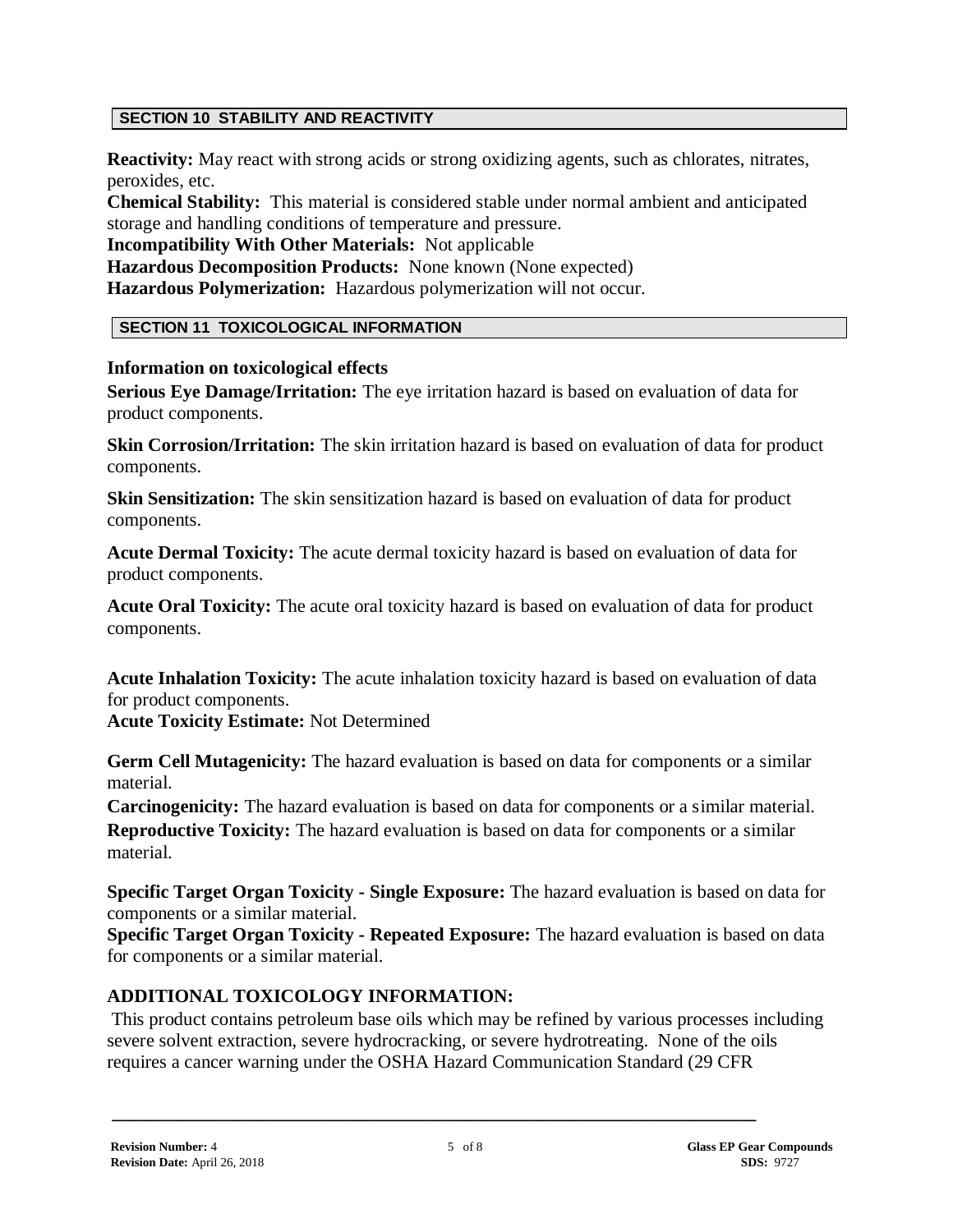1910.1200). These oils have not been listed in the National Toxicology Program (NTP) Annual Report nor have they been classified by the International Agency for Research on Cancer (IARC) as; carcinogenic to humans (Group 1), probably carcinogenic to humans (Group 2A), or possibly carcinogenic to humans (Group 2B). These oils have not been classified by the American Conference of Governmental Industrial Hygienists (ACGIH) as: confirmed human carcinogen (A1), suspected human carcinogen (A2), or confirmed animal carcinogen with unknown relevance to humans (A3).

## **SECTION 12 ECOLOGICAL INFORMATION**

## **ECOTOXICITY**

This material is not expected to be harmful to aquatic organisms. The product has not been tested. The statement has been derived from the properties of the individual components.

## **MOBILITY**

No data available.

## **PERSISTENCE AND DEGRADABILITY**

This material is not expected to be readily biodegradable. The biodegradability of this material is based on an evaluation of data for the components or a similar material. The product has not been tested. The statement has been derived from the properties of the individual components.

## **POTENTIAL TO BIOACCUMULATE**

Bioconcentration Factor: No data available. Octanol/Water Partition Coefficient: No data available

#### **SECTION 13 DISPOSAL CONSIDERATIONS**

Use material for its intended purpose or recycle if possible. Oil collection services are available for used oil recycling or disposal. Place contaminated materials in containers and dispose of in a manner consistent with applicable regulations. Contact your sales representative or local environmental or health authorities for approved disposal or recycling methods. **SECTION 14 TRANSPORT INFORMATION**

The description shown may not apply to all shipping situations. Consult 49CFR, or appropriate Dangerous Goods Regulations, for additional description requirements (e.g., technical name) and mode-specific or quantity-specific shipping requirements.

## **DOT Shipping Description:** NOT REGULATED AS A HAZARDOUS MATERIAL FOR TRANSPORTATION UNDER 49 CFR

## **IMO/IMDG Shipping Description:** NOT REGULATED AS DANGEROUS GOODS FOR TRANSPORT UNDER THE IMDG CODE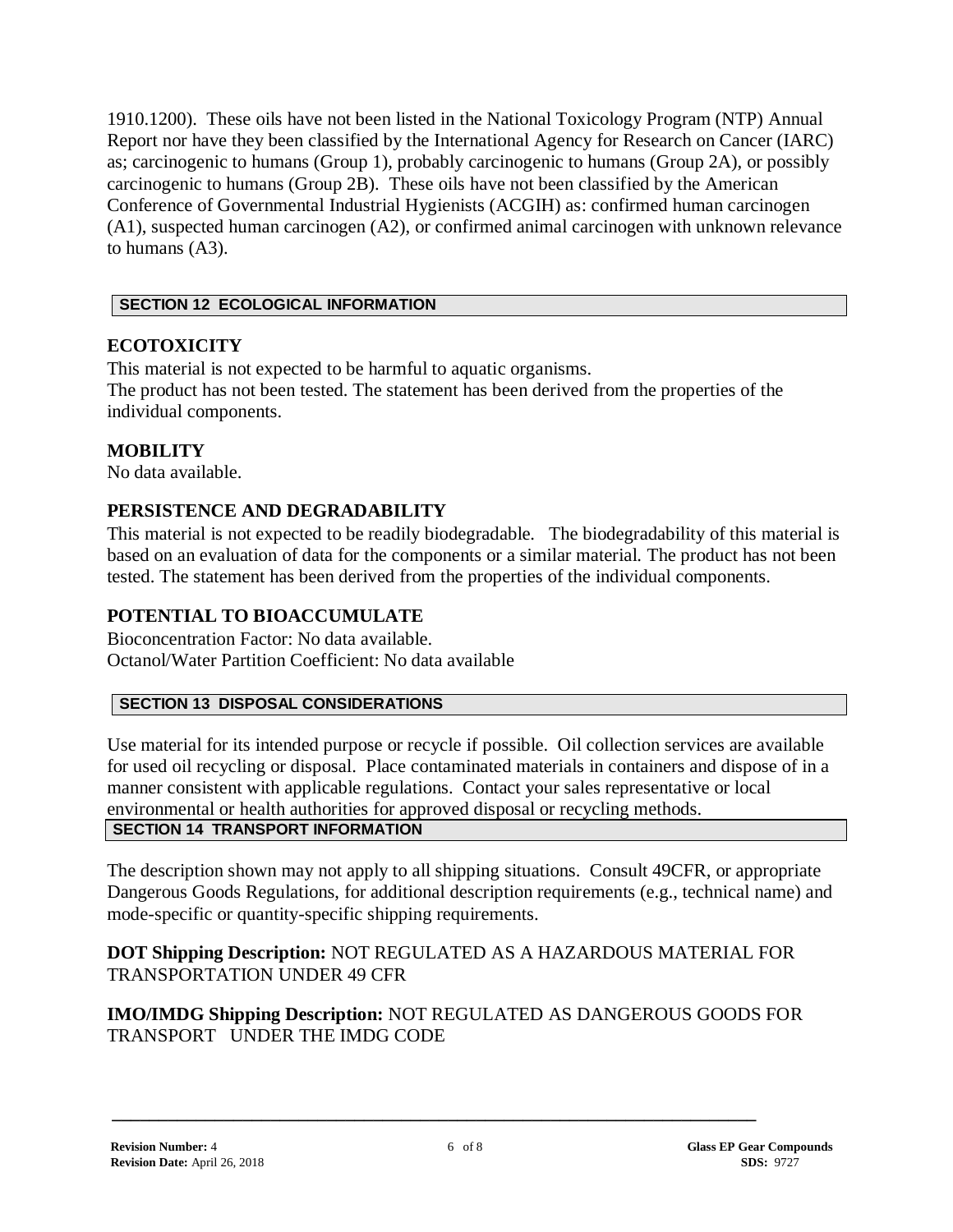## **ICAO/IATA Shipping Description:** NOT REGULATED AS DANGEROUS GOODS FOR TRANSPORT UNDER ICAO

**Transport in bulk according to Annex II of MARPOL 73/78 and the IBC code:** Not applicable

| <b>SECTION 15 REGULATORY INFORMATION</b> |                                          |                                   |  |  |
|------------------------------------------|------------------------------------------|-----------------------------------|--|--|
| <b>EPCRA 311/312</b>                     | 1.                                       | Immediate (Acute) Health Effects: |  |  |
| <b>CATEGORIES:</b>                       |                                          | NO                                |  |  |
|                                          | Delayed (Chronic) Health Effects:<br>2.  | N <sub>O</sub>                    |  |  |
|                                          | Fire Hazard:<br>3.                       | N <sub>O</sub>                    |  |  |
|                                          | Sudden Release of Pressure Hazard:<br>4. | N <sub>O</sub>                    |  |  |
|                                          | 5.<br>Reactivity Hazard:                 | N <sub>O</sub>                    |  |  |
| <b>REGULATORY</b><br><b>SEARCHED:</b>    | <b>LISTS</b>                             |                                   |  |  |
| $01$ -1=IARC Group 1                     | 03=EPCRA 313                             |                                   |  |  |
| 01-2A=IARC Group 2A                      | 04=CA Proposition 65                     |                                   |  |  |
| 01-2B=IARC Group 2B                      | 05=MARTK                                 |                                   |  |  |
| 02=NTP Carcinogen                        | $06 = NI RTK$<br>$07 - P_A RTK$          |                                   |  |  |

No components of this material were found on the regulatory lists above.

## **CHEMICAL INVENTORIES:**

All components comply with the following chemical inventory requirements: AICS (Australia), DSL (Canada), ENCS (Japan), IECSC (China), KECI (Korea), PICCS (Philippines), TSCA (United States).

## **NEW JERSEY RTK CLASSIFICATION:**

Under the New Jersey Right-to-Know Act L. 1983 Chapter 315 N.J.S.A. 34:5A-1 et. seq., the product is to be identified as follows: PETROLEUM OIL (Gear oil)

#### **SECTION 16 OTHER INFORMATION**

**NFPA RATINGS:** Health: 0 Flammability: 1 Reactivity: 0 **HMIS RATINGS:** Health: 0 Flammability: 1 Reactivity: 0 (0-Least, 1-Slight, 2-Moderate, 3-High, 4-Extreme, PPE:- Personal Protection Equipment Index recommendation, \*- Chronic Effect Indicator). These values are obtained using the guidelines or published evaluations prepared by the National Fire Protection Association (NFPA) or the National Paint and Coating Association (for HMIS ratings).